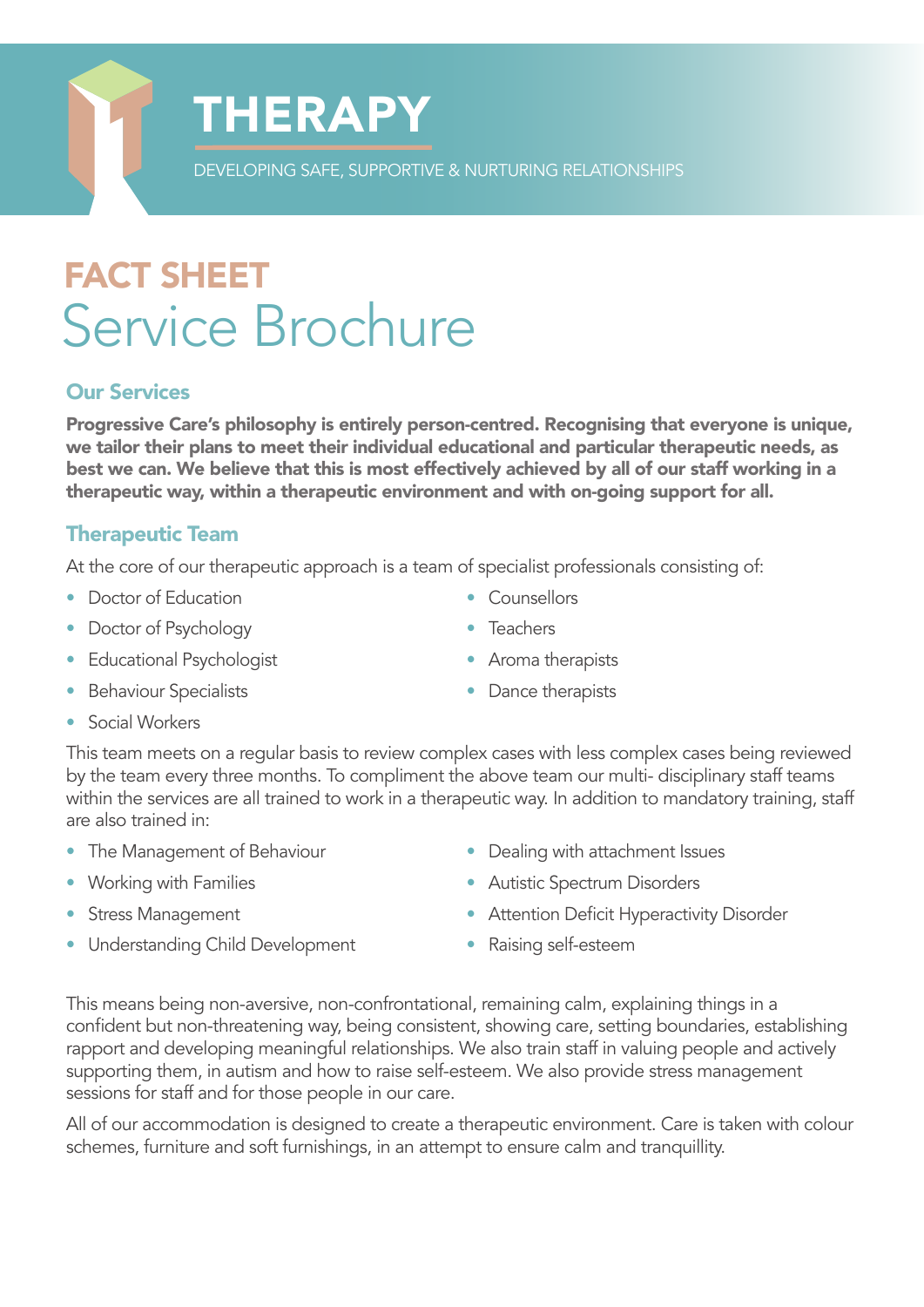# Therapeutic Approaches

### Cognitive and Applied Behaviour Therapy

Attempts are made to change the way the person thinks about themselves, about others and about issues, thereby assisting them to be more emotionally stable. Our philosophy and approach to the management of behaviour are based on non-aversive positive interactions. We work without punishments or negative reinforcements.

Each person's behaviour is functional and is there to supply a need. It is important that we take the time to think about the behaviour, to reflect on it, to try to make sense of it and to plan our reactions to similar future behaviours and our reactions to the management of it.

#### Life story work

Telling our story helps us to make sense of the world and the things which have happened to us. It is extremely therapeutic. "The narrative structures and the vocabularies that we use when we craft and tell our tales of our perceptions and experiences are also, in themselves, significant, providing information about our social and cultural positioning" (Sikes, P. 2007, "Narrative Approaches to Education Research)

#### Developing Positive Relationships

Recognising that the development of positive relationships is the key to trust, positivity and happiness, it is at the forefront of all our work.

#### Dance Therapy, Music Therapy and Drama Therapy

Allowing and encouraging the service users to express their feelings through different media, including dance, music and drama.

#### **Counselling**

Our experts in the management of behaviour offer a counselling service to service users and de-briefs to both service users and staff following any significant incidents.

#### Empowerment & Normalisation

Our therapeutic services are based on a number of different philosophies. Emphasis is on:-

- Education and personal development
- Emotional and physical well-being

• Participation and choice

• Independence

Our therapeutic interventions are designed to alleviate stress and improve functioning in everyday life. To do this effectively we have to draw on the knowledge and skills of a wide network of people. This network of people forms our multidisciplinary team. The team meets, discusses the individual needs and agrees a cohesive approach which allows the service user to progress.

Whilst some of our therapists work on a 1:1 basis we find that most of our service users are more able to put their trust in the staff who work with them on a more regular basis. To this end, our therapists will work with the staff when appropriate, guiding and supporting them.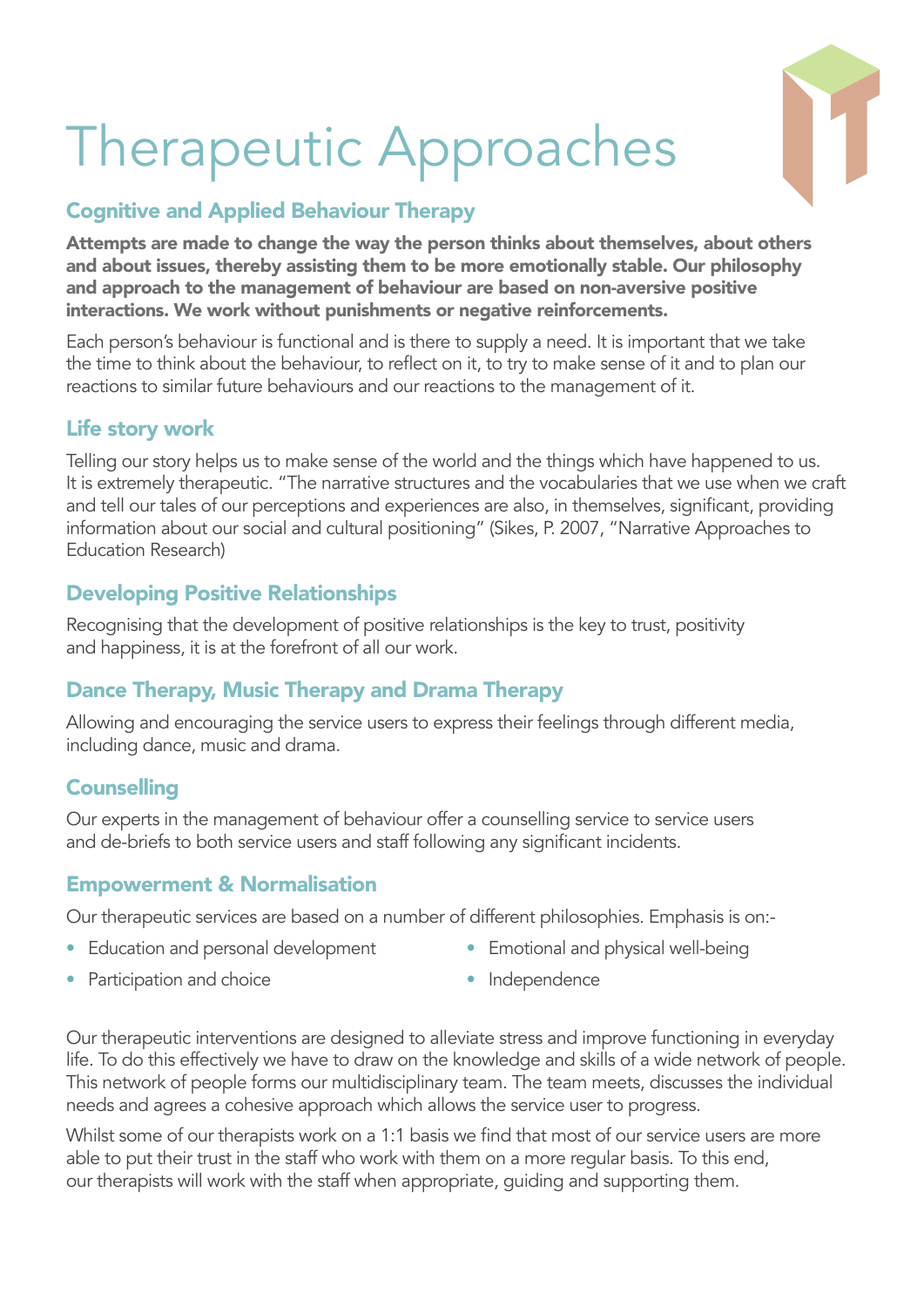